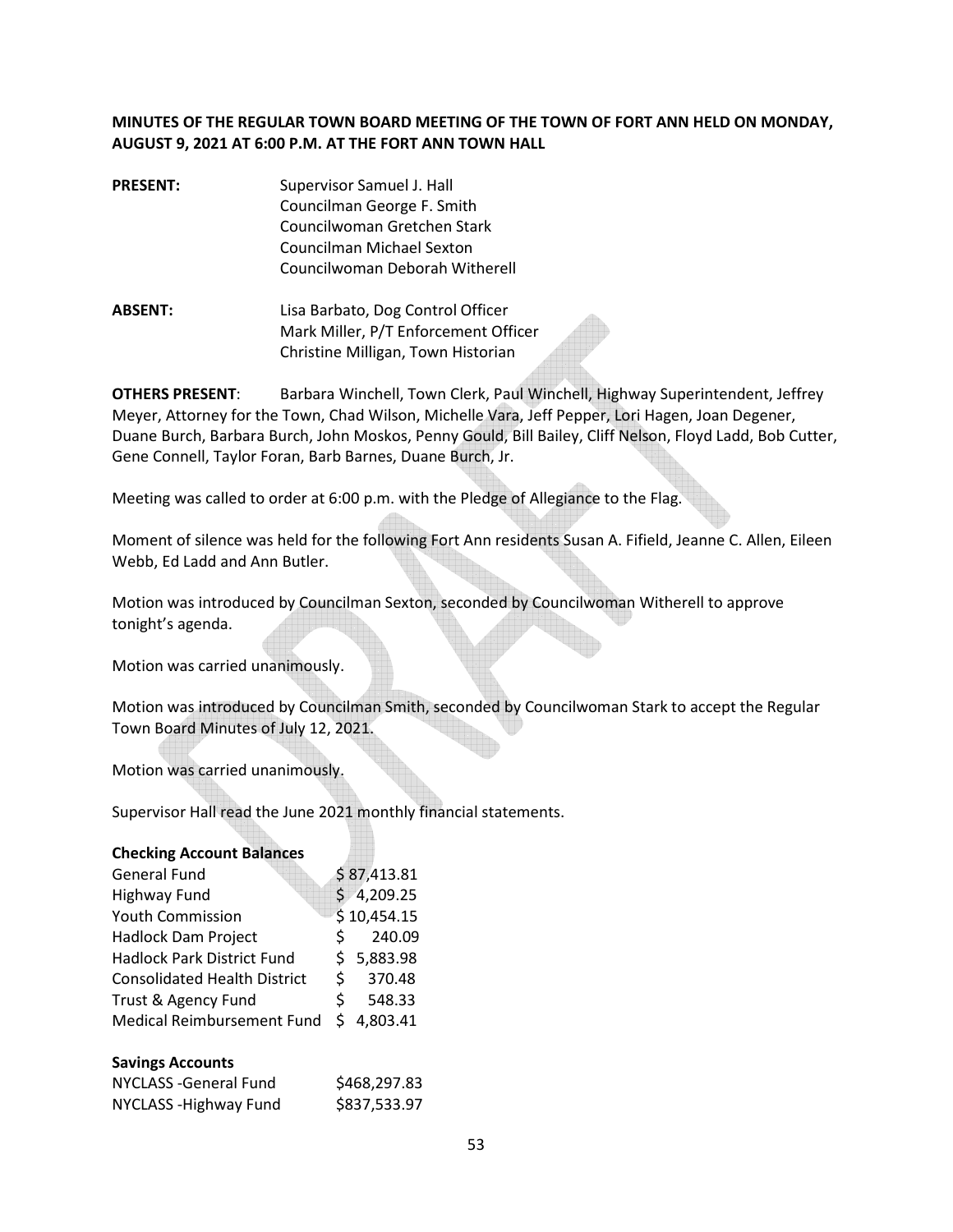NYCLASS -Hadlock Park District \$205,738.86 LOSAP \$ 22,904.70

Motion was introduced by Councilwoman Stark, seconded by Councilman Smith to pay the bills as warranted and audited.

Motion was carried unanimously.

**6:04 p.m. Public Comment opened.** 

**6:05 p.m. Public Comment closed without comment.** 

### **Supervisor's Report:**

Supervisor Hall stated that next month Local Law No. 2 of 1990 will have to be looked at. It was designed for waste within the Town of Fort Ann specifically biodegradable materials better known now as treated sewage. There are a couple of farmers in town that started using it for fertilizer but stopped once it was restricted by DEC and EPA. There are surrounding towns such as Kingsbury that recently reenacted it for usage. One of the issues is the toxic smell. It has to be applied appropriately and in the right manner and kept in a controlled storage area. There is one person that has been cited for using it. It can't be used as hay where the animals are eating it and producing milk and then it ends up in the food chain. If we have to change the local law there would be a public hearing scheduled.

Supervisor Hall stated all the paperwork was filed for the electrical lines and cables buried as a power line that runs through the Town of Fort Ann from Quebec to New York City. Supervisor Hall hopes it will be approved as it will be a good windfall approximately \$8M for the town over thirty (30) years.

Supervisor Hall stated soon the town will be looking at the stimulus dollars and amount so we can put together a subcommittee and recommend on how to spend. This would be put on for Public Hearing and then move forward to whatever direction that may be.

Councilwoman Witherell stated that the ramp to Clay Hill kayak launch still has a gap. She is concerned someone will slip and fall. Supervisor Hall said it's his understanding the ramp wasn't designed for that type of dock it is too big and too heavy. Councilwoman Witherell was also wondering if there was a copy of the canal contract and what are we paying them for. She noticed last month the town paid \$1,700.00.

Supervisor Hall stated the bike trail is finished so he recently walked the bike trail as part of the inspection. Everything was in order. It is part of the agreement that the maintenance of the trail located in the Town of Fort Ann has to be maintained by the Town of Fort Ann for the next ten (10) years.

Councilwoman Stark thanked the Highway Department for the lines at the beach parking lot and the building of the box for storing the rescue board.

Councilwoman Stark stated the attendance at the Pilot Knob/Fort Ann Beach was down probably because of rain. The last day for swim lessons is August 12, 2021. They averaged 25 kids per session.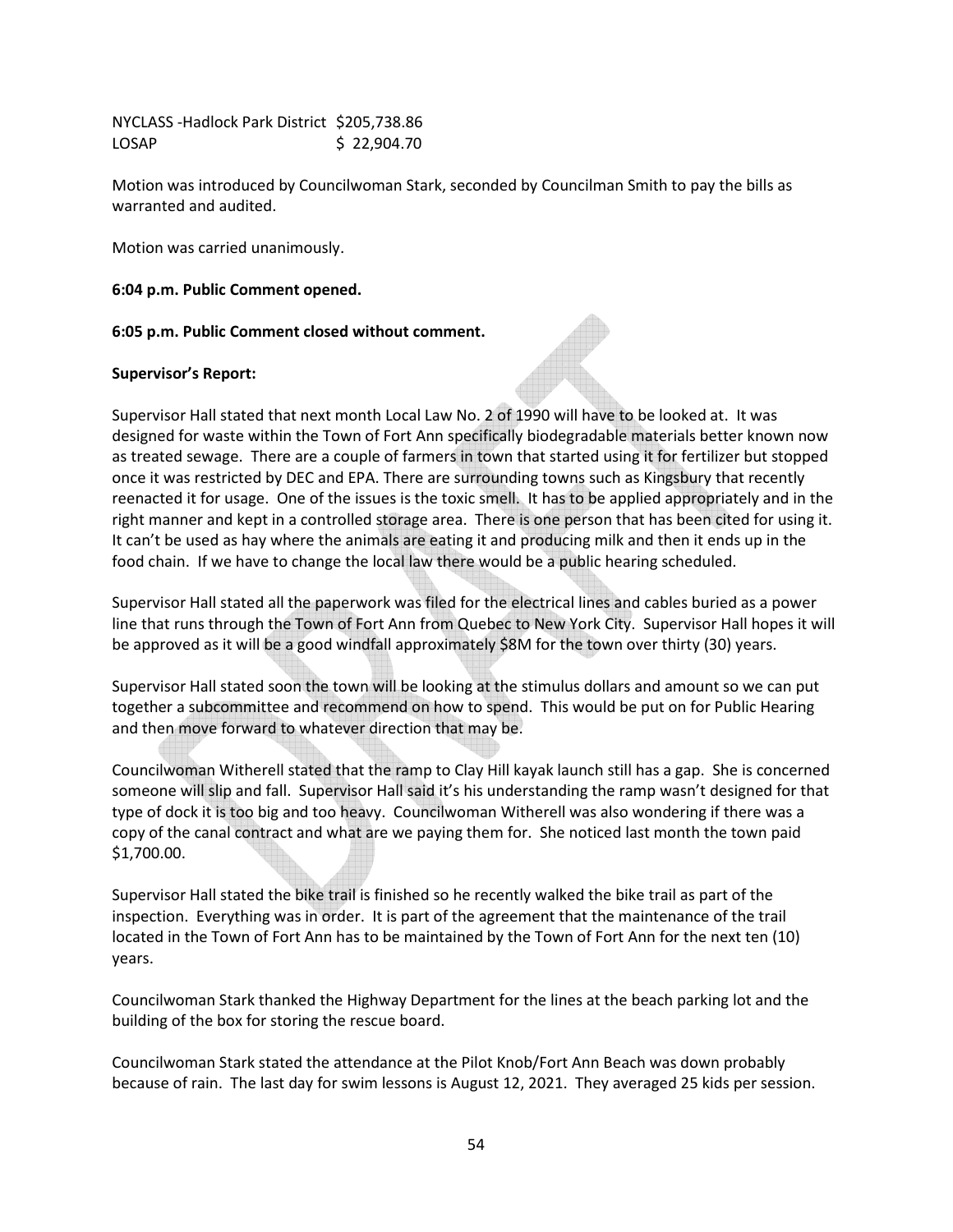Councilman Smith said it's been an interesting couple of weeks on Hadlock. As of the beginning of last week the Harvester had removed 12,500 pounds of weeds so they are doing a great job. He hasn't gotten any complaints but if anyone does have a concern about weeds let him know and they will take care of it. He is working on price quotes for two (2) buoy's. One would be up by the dam that needs replacing. There are a lot of complaints about late night noise and towing/tubing. He has had concerns from both sides of the lake about a wake boat and the size of the waves it creates is causing dock and shoreline damage. Councilman Smith stated that it has been suggested to get EPA involved since there is shoreline damage. He has even gotten concerns about possible damage to dam because of this boat. The Harvester will be removed from the water on or about September 1, 2021 just like last year. The Lake Hadlock Association will have time to do some testing out on the lake. There has been talk of the Harvester needing to be sand blasted and painted. He will communicate with the Highway Superintendent as to when and where it will be done.

**Town Clerk's Report** was given for July 2021.

**Highway Superintendent Report**: The Highway Superintendent said they were cutting shoulders on Tripoli Road, Patten Mills Road and Buttermilk Falls Road. Did a bunch of ditch work on Clay Hill Road after the recent rain storm. Cutting brush here and there and keeping the roads graded up.

Councilman Sexton asked the Highway Superintendent about the Evans Lane sign. The Highway Superintendent said he's done buying a sign for there – when he puts one up it doesn't last more than 3 weeks and costs \$160.00 each time.

Supervisor Hall asked the Highway Superintendent about the recent cost of a truck needing repair. The Highway Superintendent said a rear end went on tandem; parts will be here Thursday; approximately \$4,000.00 – will have to discuss during 2022 budget about a new truck.

# **Enforcement Officer Report:** Not present

**Historian**: Not present

## **Dog Control Officer:** Not present

**4.0 Old Business**:

4.1 A Local Law Regulating Short-Term Rentals in the Town of Fort Ann – nothing new to report. 4.2 A Local Law Amending the Town of Fort Ann Site Plan Review – nothing new to report.

4.3 Floyd Ladd, Assistant Chief, West Fort Ann Fire Company, stated he met with Supervisor Hall and Councilman Sexton. He stated the West Fort Ann Fire Company had its public hearing regarding the purchase of a new fire truck \$667,370.00. Mr. Ladd said they did run their notice of public hearing. Mr. Ladd said he doesn't remember the town having a public hearing when they purchased truck 464, 465 or 462. The Attorney for the Town said that when there is financing involved the town has to have a public hearing with a 10 day publication notice.

Councilman Sexton asked the West Fort Ann Volunteer Fire Company members that were present where they were on their audit process. Mitch Beck stated there was a \$10,000.00 difference that they are working on.